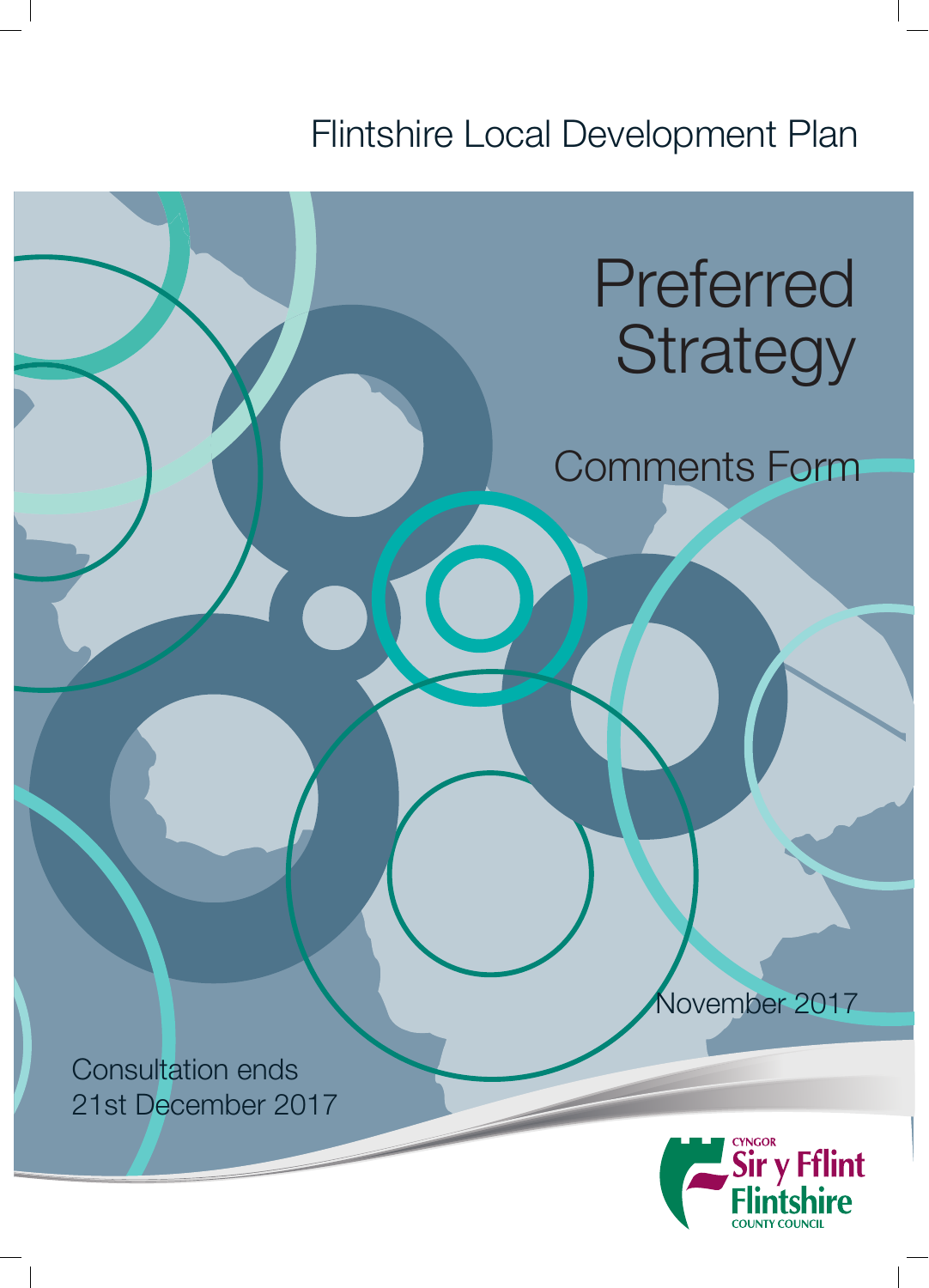We are preparing a land use development plan about how Flintshire should grow over the 15 year period 2015-2030. We want to hear your views on the Preferred Strategy in terms of how much development is provided for and where it should go.

The Preferred Strategy includes the vision for the Plan, the issues facing the Plan and the Objectives for the Plan and these have previously been consulted upon in the Key messages and Strategic Options document. Following consultation on growth and spatial options in the Strategic Options document, the Preferred Strategy presents the chosen level of growth and chosen Spatial Strategy.The new elements in the Preferred Strategy are the Strategic Policies on various land use issues and two Strategic Sites.

You can view the Preferred Strategy document and accompanying documents at www. flintshire.gov.uk/LDP and at County Hall and in all main libraries.

#### How to have your say

This is your opportunity to have your say on how your County develops in the future. You can tell us what you think by:



Using the online consultation portal

Filling in and posting a comments form www.flintshire.gov.uk/LDP



- E-mailing us at developmentplans@flintshire.gov.uk



#### The closing date for sending in comments is Thursday 21st December 2017

Please send your comments to:

Andrew Farrow, Chief Officer (Planning and Environment), Flintshire County Council, County Hall, Mold, Flintshire, CH7 6NF

Further information and advice can be obtained from you policy team by email or telephone on 01352 703213.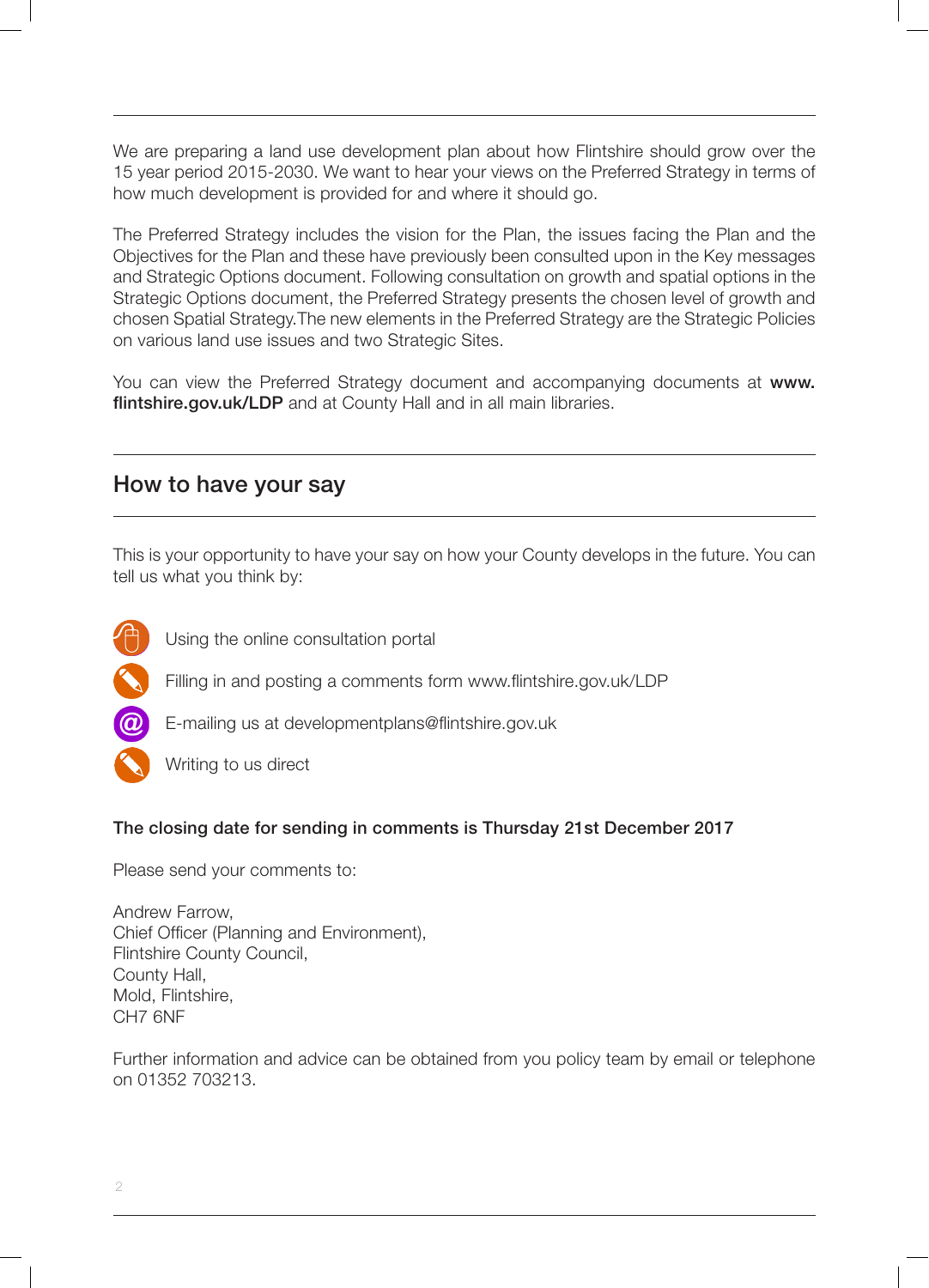#### Preferred Level of Growth

The Preferred Strategy makes provision for a level of growth comprising 8-10,000 jobs through some 223 ha of employment land, supported by a housing provision for 7,645 new homes to meet a housing requirement of 6,950 dwellings. This represents a mix of Option 4 and Option 6 from the Strategic Options document.

Do you have any comments to make on preferred level of growth? Please comment below:

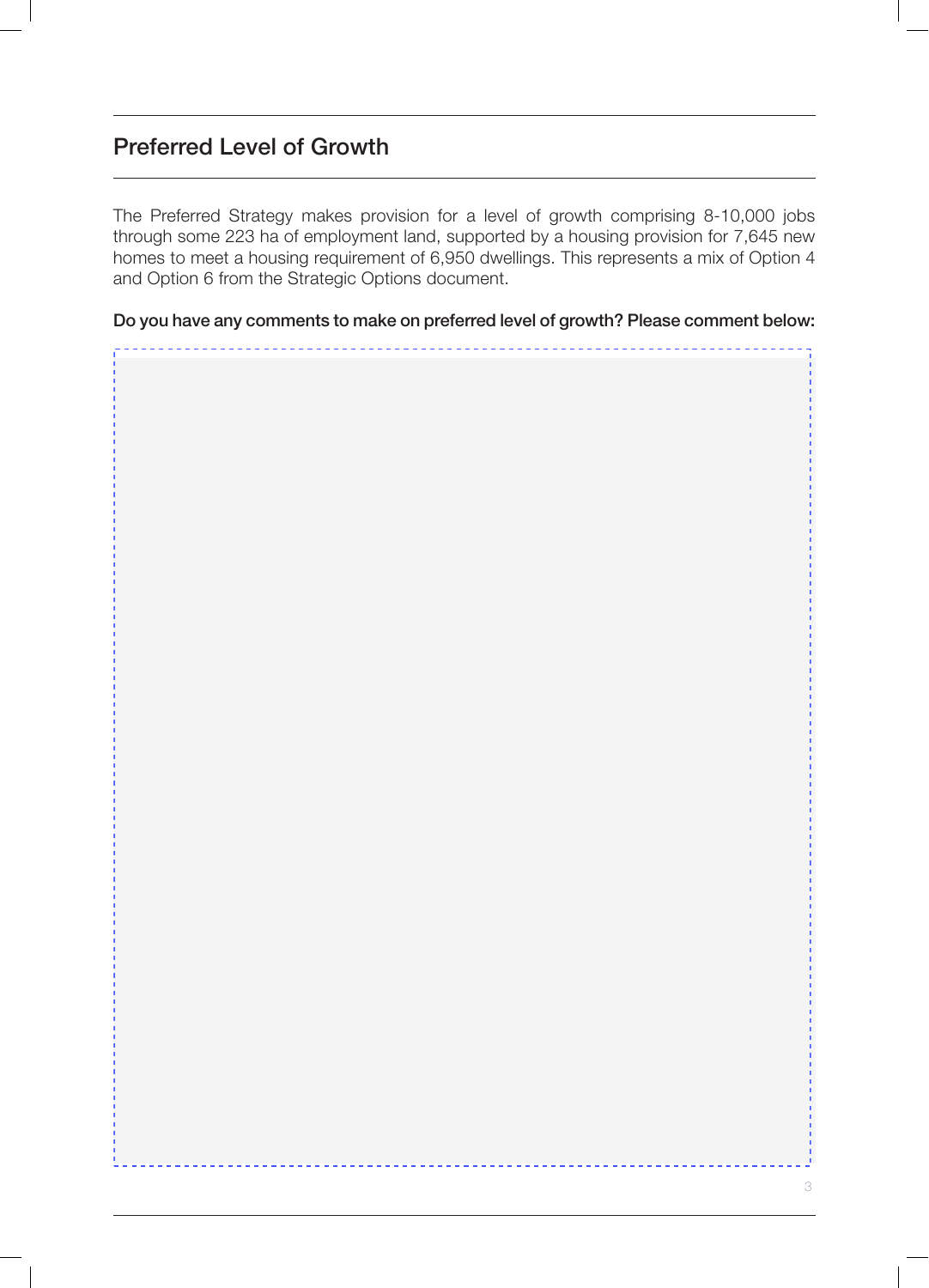### Preferred Spatial Strategy

The Preferred Strategy is based on Option 5 of the Strategic Options Document, 'Sustainable Distribution plus a Refined Approach to Rural Settlements' whereby growth is directed to the top three tiers of the settlement hierarchy and in the bottom two tiers provision is focussed around meeting local needs.

Do you have any comments to make on the preferred spatial strategy? Please comment below:

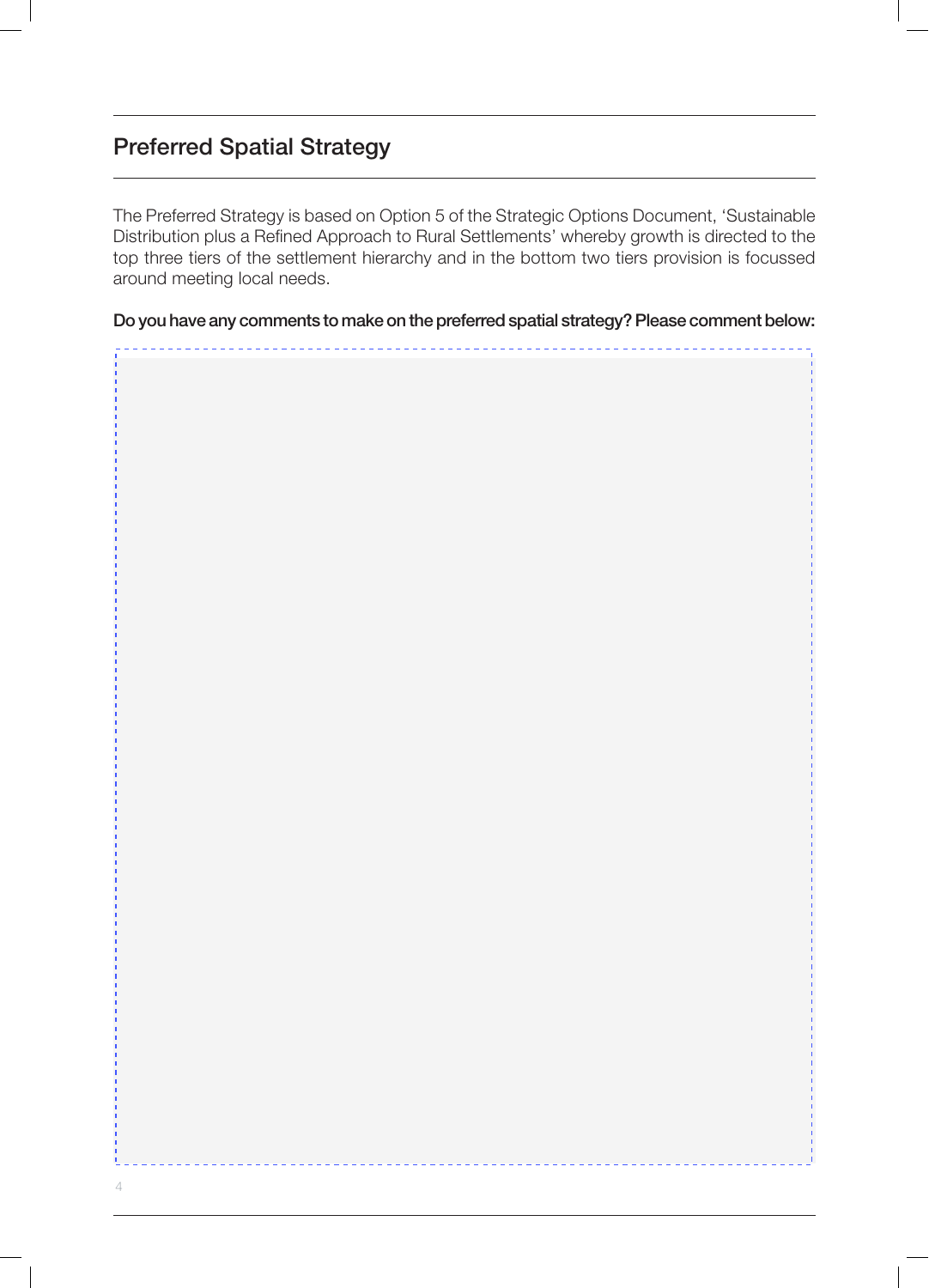#### Policy STR1 Strategic Growth

This policy makes provision for:

- 8,000 to 10,000 jobs
- 223ha of employment land
- 7,645 new homes to meet a housing requirement of 6,950

#### Do you have any comments to make on this policy? Please comment below:



#### Policy STR2 Location of Development

This policy directs new development to:

- Allocated sites
- Principal Employment Areas
- Sustainable settlements based on the first 3 tiers of the settlement hierarchy:
	- Main Service Centres the main locations for new housing development which reinforces and contributes to sustainable settlements
	- Local Service Centres the location for more modest levels of housing growth
	- Sustainable Villages the location for housing development related to the scale, character and role of the settlement

Defined Villages will be the focus for a flexible and sustainable approach to delivering local needs affordable housing. Undefined Villages will be limited to small scale infill or rounding off for local needs affordable housing.

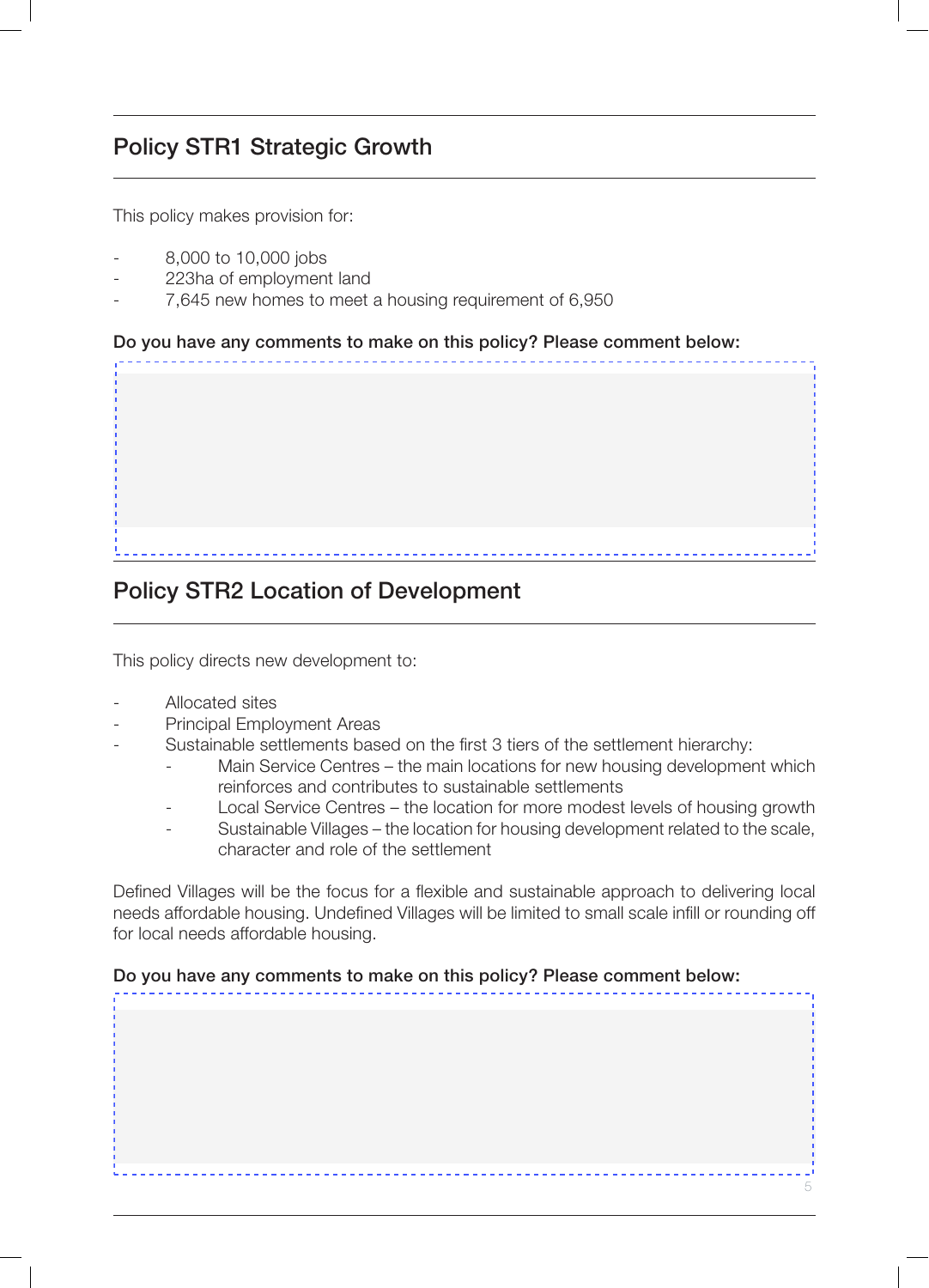### Policy STR3 Strategic Sites

This policy makes provision for strategic mixed use sites at:

Warren Hall, Broughton

6

Northern Gateway, Deeside

Do you have any comments to make on this policy? Please comment below:

Policy STR4 Principles of Sustainable Development & Design

This policy includes ways to deliver sustainable development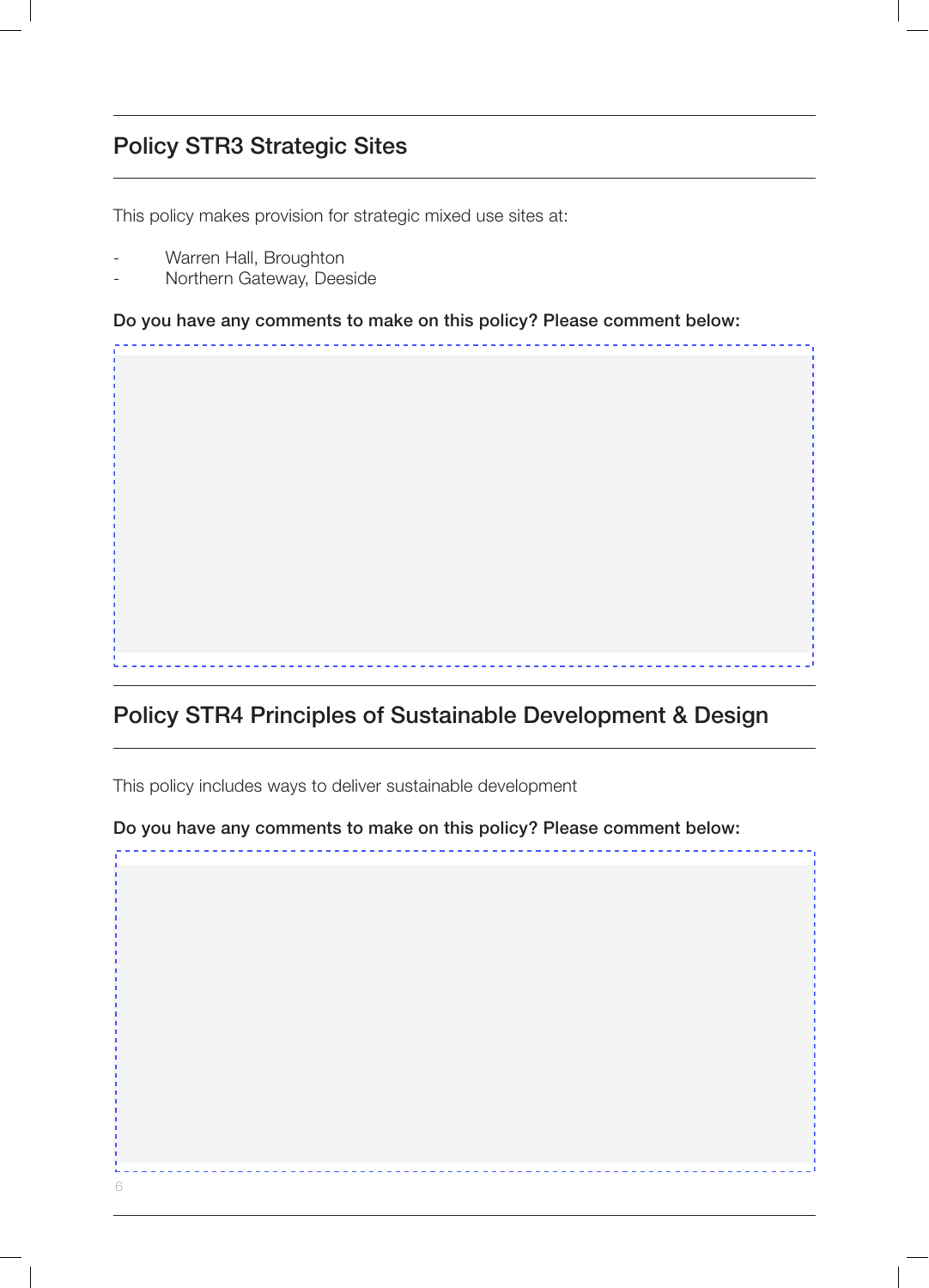#### Policy STR5 Transport and Accessibility

This policy aims to facilitate an integrated transport system and ensure sustainable and accessible development.

Do you have any comments to make on this policy? Please comment below:

### Policy STR6 Services, Facilities and Infrastructure

This policy aims to ensure that new development is supported by necessary and adequate infrastructure whether through CIL or planning obligations.

7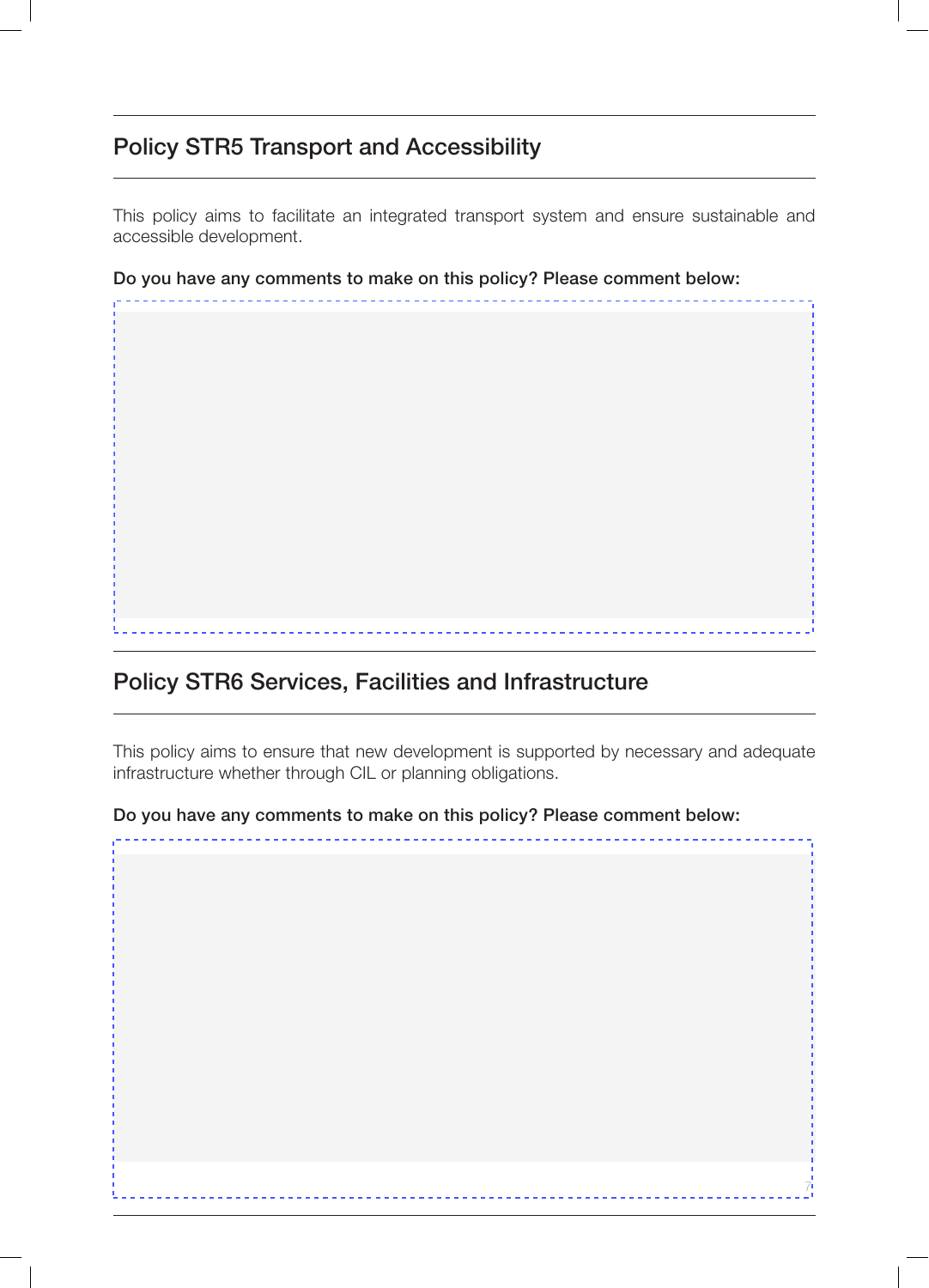### Policy STR7 Economic Development, Enterprise and Employment

This policy seeks to ensure a healthy, vibrant and diverse local economy.

Do you have any comments to make on this policy? Please comment below:

### Policy STR8 Employment Land Provision

This policy makes provision for a range of employment land and premises.

8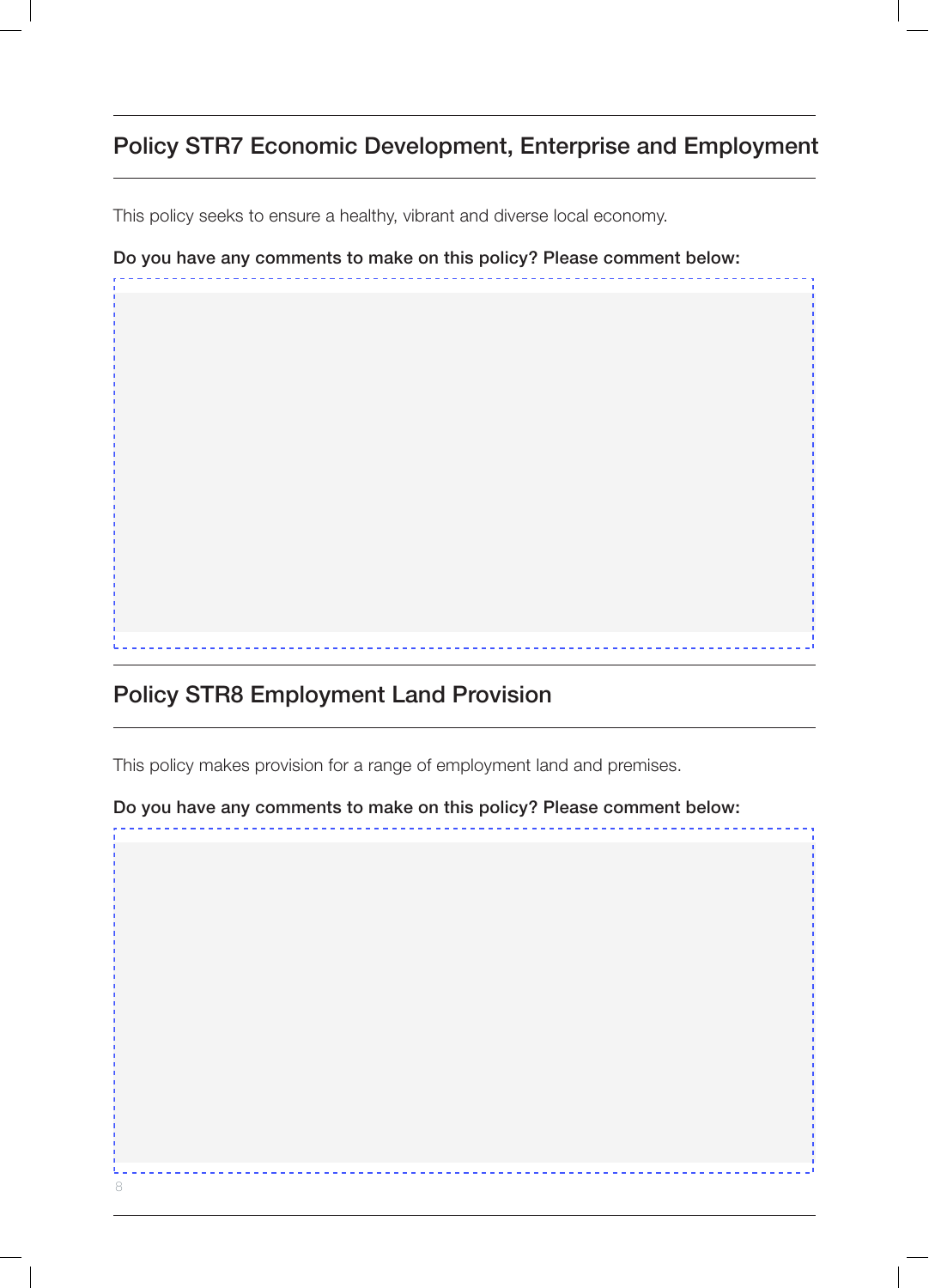#### Policy STR9 Retail Centres and Development

This policy seeks to support town, district and local shopping centres as multi-functional hubs for local communities.

Do you have any comments to make on this policy? Please comment below:

### Policy STR10 Tourism, Culture and Leisure

This policy sets out a number of principles to be applied in considering different tourism, leisure and cultural development proposals.

9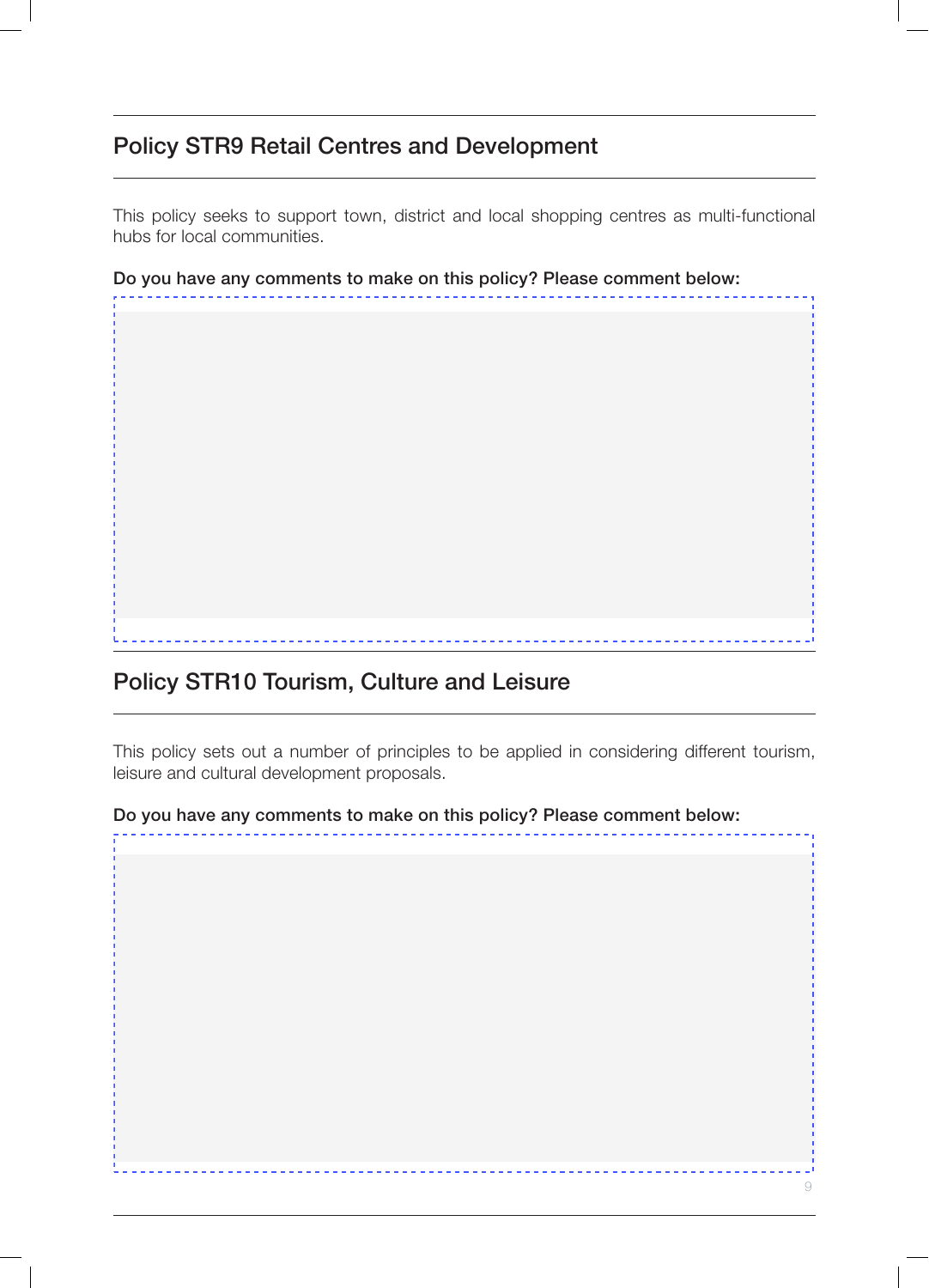### Policy STR11 Provision of Sustainable Housing Sites

This policy sets out the approach to and principles to be applied in making provision for viable and deliverable housing development to meet general, affordable and specific housing needs.

Do you have any comments to make on this policy? Please comment below:

### Policy STR12 Provision for Gypsies and Travellers

This policy sets out the approach taken in providing for the needs of gypsies and travellers.

10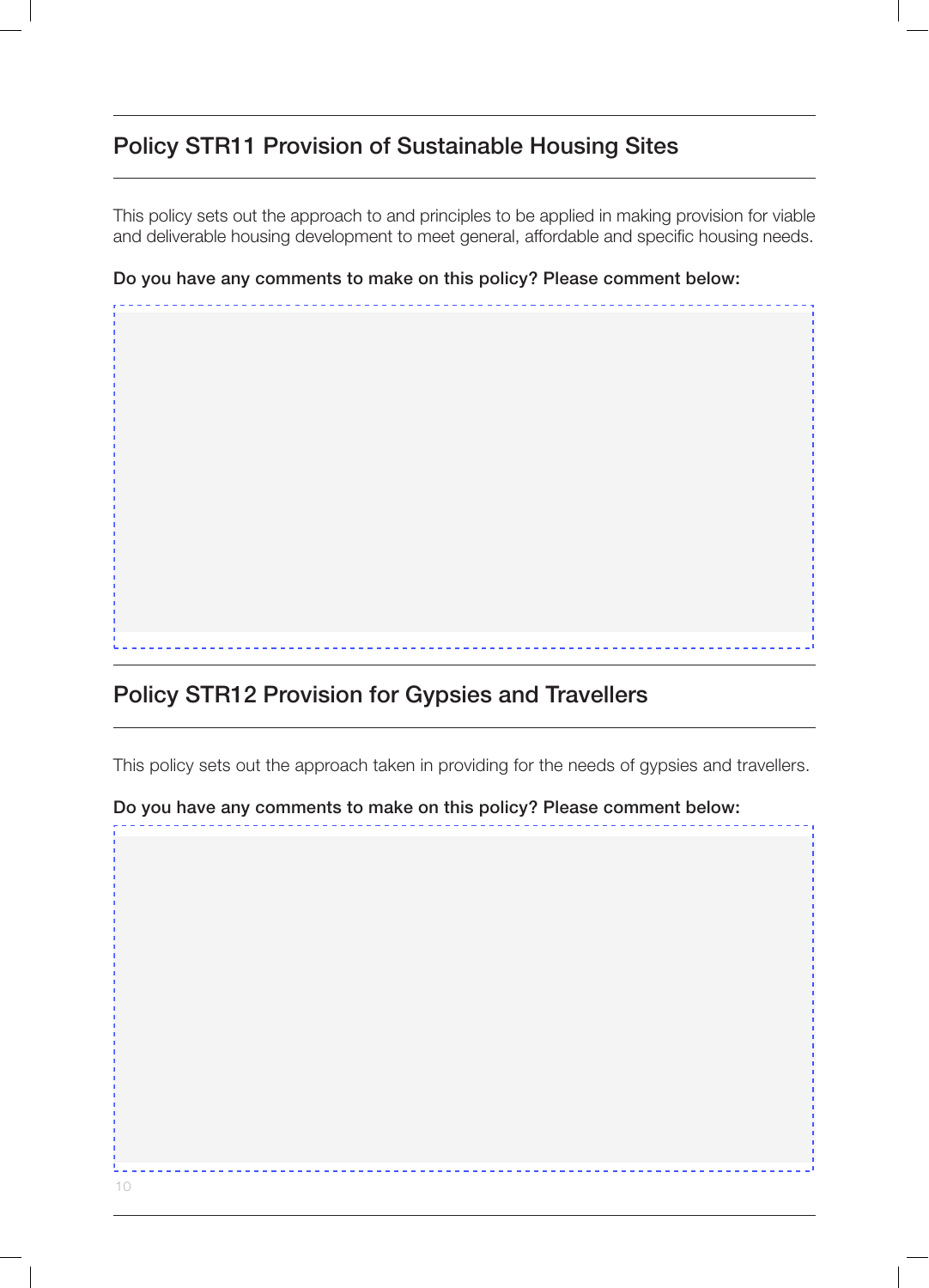#### Policy STR13 Natural and Built Environment, Green Networks & Infrastructure

This policy encompasses a number of strands in seeking to protect both the built and natural environment.

Do you have any comments to make on this policy? Please comment below:

## Policy STR14 Climate Change and Environmental Protection

This policy sets out the ways in which the Plan can help address Climate Change and also deals with other aspects of environmental protection such as flood risk, pollution and energy generation.

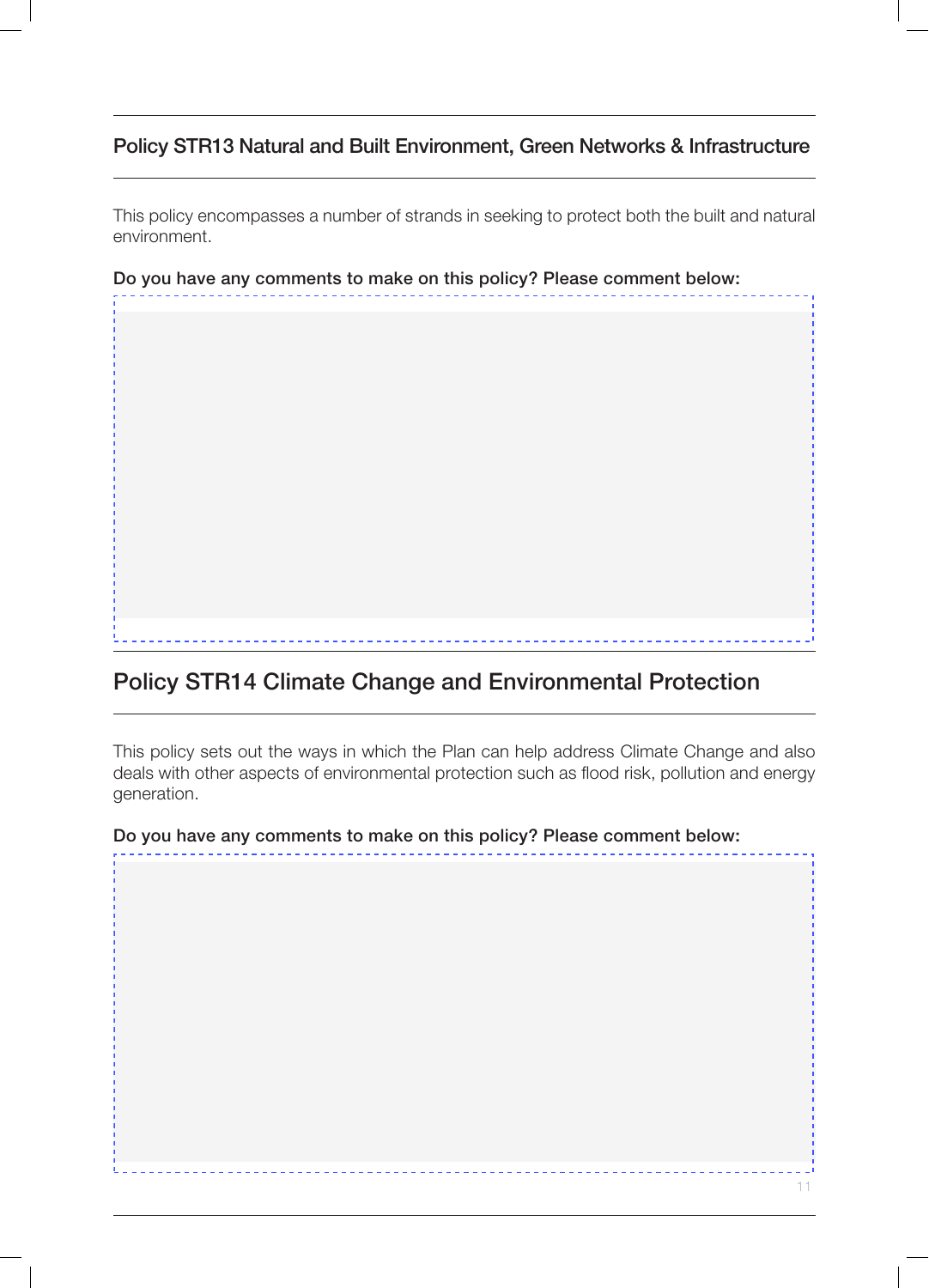#### Policy STR15 Waste Management

This policy seeks to ensure a sustainable approach to managing waste within the County.

Do you have any comments to make on this policy? Please comment below:

### Policy STR16 Strategic Planning for Minerals

This policy sets out the ways in which the Plan will sustainably manage minerals resources and activity.

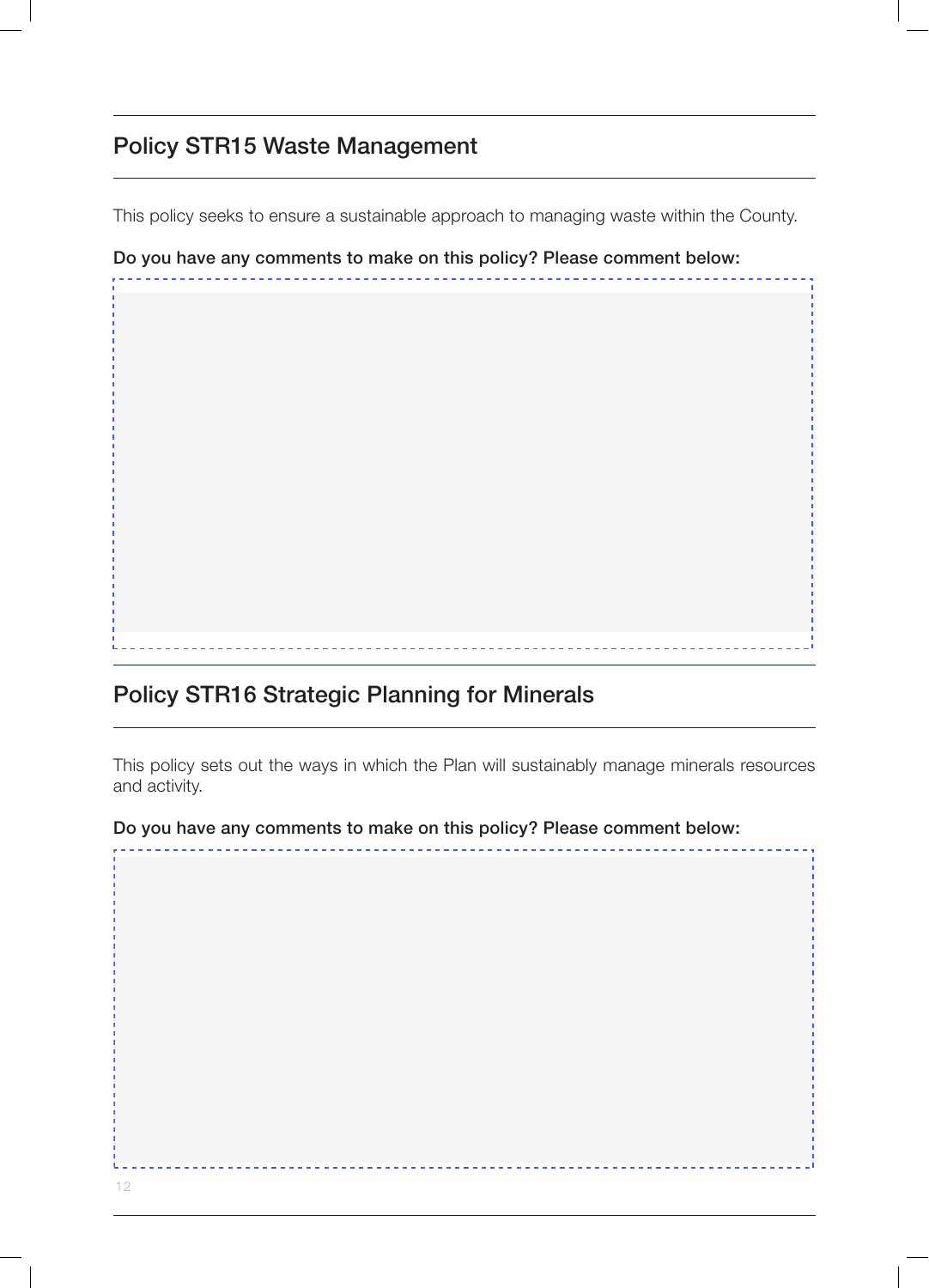#### Are there any other strategic policies that should be included?

The Preferred Strategy sets out a comprehensive framework of policies but you may consider that additional strategic policies need to be included?

#### Please comment below:

### Are there any other comments on the Preferred Strategy?

Do you have any comments on other aspects of the Preferred Strategy including supporting documentation?

13

#### Please comment below: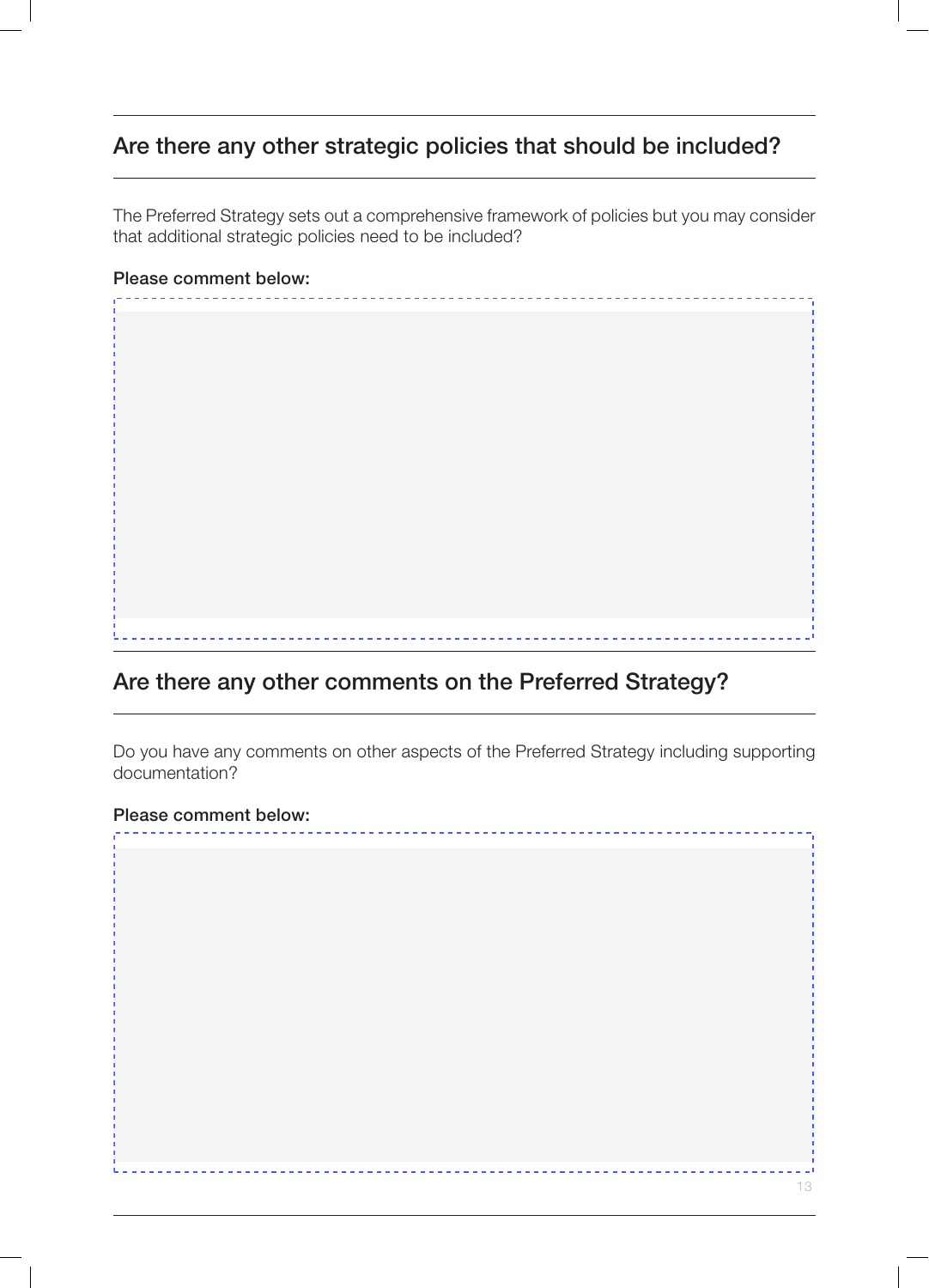### Contact Details

| Name                                                                                                      |          |                                        |  |
|-----------------------------------------------------------------------------------------------------------|----------|----------------------------------------|--|
| Address                                                                                                   |          |                                        |  |
| Postcode                                                                                                  |          |                                        |  |
| Phone                                                                                                     | Landline | Mobile<br>$\mathbf{H}$<br>$\mathbf{L}$ |  |
| E-mail                                                                                                    |          |                                        |  |
| Organisation (if applicable)                                                                              |          |                                        |  |
| Do you wish to be kept<br>informed regarding future<br>stages of the Plan's<br>preparation? (Please tick) | Yes      | <b>No</b>                              |  |
| Do you wish to correspond<br>in English or Welsh?<br>(Please tick)                                        | English  | Welsh                                  |  |
| Preferred means of contact<br>(Please tick)                                                               | E-mail   | Letter                                 |  |

Your contact details will not be released to any third parties and will only be used for the purposes of the Flintshire Local Development Plan process. Please note that your name, comments, and your town/city will be made publicly available. In order to comply with data protection legislation, address details and email addresses will not be released.